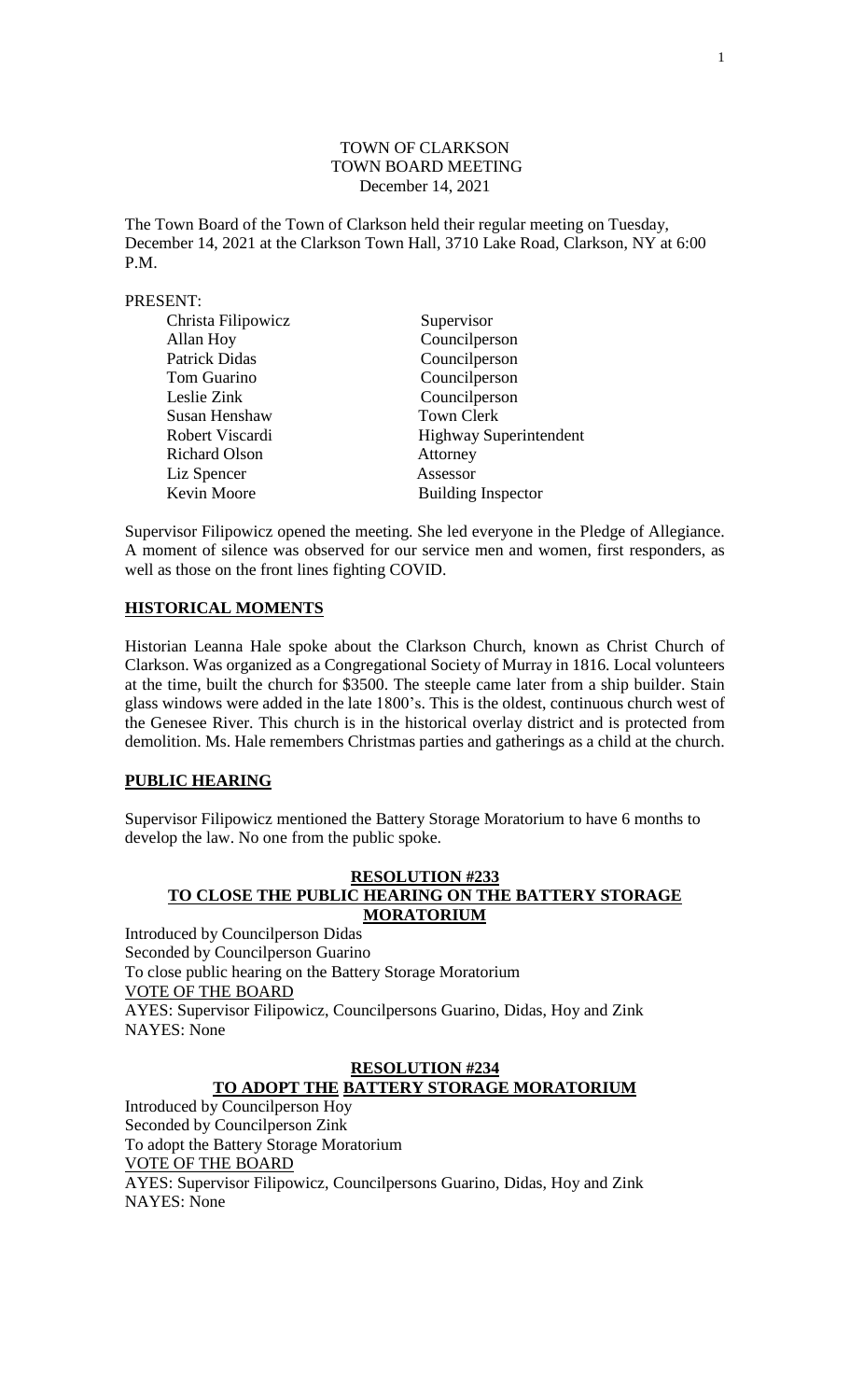## **NEW BUSINESS**

#### **Snow and Ice Removal-**

NYSDOT Municipal Snow & Ice Program Supplemental Agreement No. 2 to Contract No. D014803 2021/22 Snow & Ice Season Current Contract Period: 7/1/2019 to 6/30/2024

**WHEREAS**, the Town Board has authorized the Supervisor of the Town of Clarkson, County of Monroe, State of New York to sign the above referenced Agreement with NYSDOT.

The 2021/22 season estimate is \$280,239.91.

## **RESOLUTION #235 AUTHORIZING SUPERVISOR TO SIGN NYSDOT MUNICIPAL SNOW AND ICE PROGRAM**

Introduced by Councilperson Guarino Seconded by Councilperson Zink Authorizing Supervisor to sign the NYSDOT Municipal Snow & Ice Program for the 2021/22 season VOTE OF THE BOARD AYES: Supervisor Filipowicz, Councilpersons Guarino, Didas, Hoy and Zink NAYES: None

**Vacation Rollovers -** Ursula Liotta is requesting a vacation rollover of remaining 2021 hours to 2022 vacation.

## **RESOLUTION #236**

# **TO ROLLOVER REMAINING VACATION HOURS FOR URSULA LIOTTA**

Introduced by Councilperson Didas Seconded by Councilperson Zink To rollover remaining vacation hours from 2021 to 2022 vacation for Ursula Liotta VOTE OF THE BOARD AYES: Supervisor Filipowicz, Councilpersons Guarino, Didas, Hoy and Zink NAYES: None

**Handbook Updates –** to adopt new amendments to the employee handbook regarding changes to Family Sick Leave to include siblings. Under whistleblower, the statute of limitations is extended to 2 years. Retaliatory action will now include threatening or taking actions that would impact an employees' future employment and contacting or threatening of immigration authorities. These items were sent by the attorney to make these changes.

## **RESOLUTION #237**

## **TO ADOPT CHANGES TO THE EMPLOYEE HANDBOOK**

Introduced by Councilperson Didas Seconded by Councilperson Guarino To adopt changes to the Employee Handbook VOTE OF THE BOARD AYES: Supervisor Filipowicz, Councilpersons Guarino, Didas, Hoy and Zink NAYES: None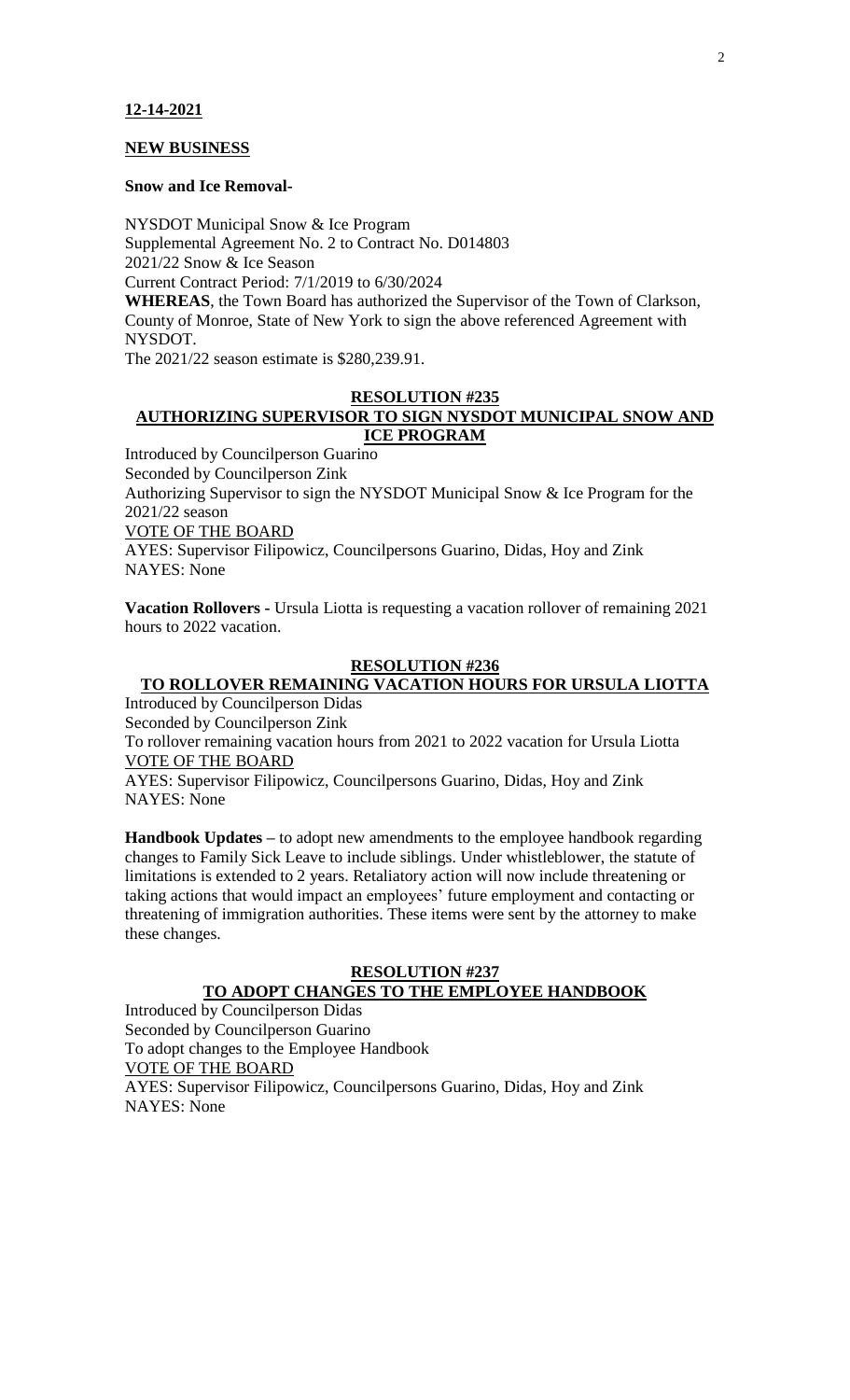## **RESOLUTION #238 AUTHORIZE MERIT/STEP INCREASES FOR KEYLEE GILFILIAN**

Introduced by Councilperson Hoy

Seconded by Councilperson Zink

To approve, based on merit, step increases for Assistant to the Supervisor Keylee Gilfilian

VOTE OF THE BOARD

AYES: Supervisor Filipowicz, Councilpersons Guarino, Hoy, Zink and Didas NAYES: None

# **RESOLUTION #239**

## **AUTHORIZE MERIT/STEP INCREASE FOR HIGHWAY EMPLOYEE THOMAS J. SERCU**

Introduced by Councilperson Hoy Seconded by Councilperson Zink

To approve, based on merit, increase in pay for Highway employee Thomas J. Sercu from HEO, Step 9 to HEO, Step 11 @ \$23.84 per hour plus 2% COLA= \$24.31 effective January 1, 2022.

VOTE OF THE BOARD

AYES: Supervisor Filipowicz, Councilpersons Guarino, Hoy, Zink and Didas NAYES: None

## **RESOLUTION #240 AUTHORIZE MERIT/STEP INCREASE FOR HIGHWAY EMPLOYEE ROBERT WILSON**

Introduced by Councilperson Guarino

Seconded by Councilperson Hoy

To approve, based on merit, increase in pay for Highway employee Robert Wilson from MEO, Step 8 to MEO, Step 10 @ \$21.86 per hour plus 2% COLA = \$22.31 effective January 1, 2022.

VOTE OF THE BOARD

AYES: Supervisor Filipowicz, Councilpersons Guarino, Hoy, Zink and Didas NAYES: None

## **RESOLUTION #241 TO ACCEPT THE RESIGNATION OF HIGHWAY EMPLOYEE BRETT CHEBBY**

Introduced by Councilperson Guarino

Seconded by Councilperson Didas

To accept the resignation of highway employee Brett Chebby as of December 17, 2021 VOTE OF THE BOARD

AYES: Supervisor Filipowicz, Councilpersons Guarino, Didas, Hoy and Zink NAYES: None

**Pesh Homes Trail Stormwater Maintenance Project –** to put together a stormwater retention pond located at 3078 Redman Road. Resident Bonnie Ryan of 3074 Redman Road mentioned some concerns about possible tree removal and road side ditches near her property. She inquired about the water placement coming in from the west side of the road. Superintendent Viscardi explained that it was a design from many years ago. It seems to be pitched or has water diverted towards the one side where there are houses currently. Superintendent Viscardi advised that they will start looking at the project when water freezes. He advised that the project work that will be done, will all take place behind Ms. Ryan residence.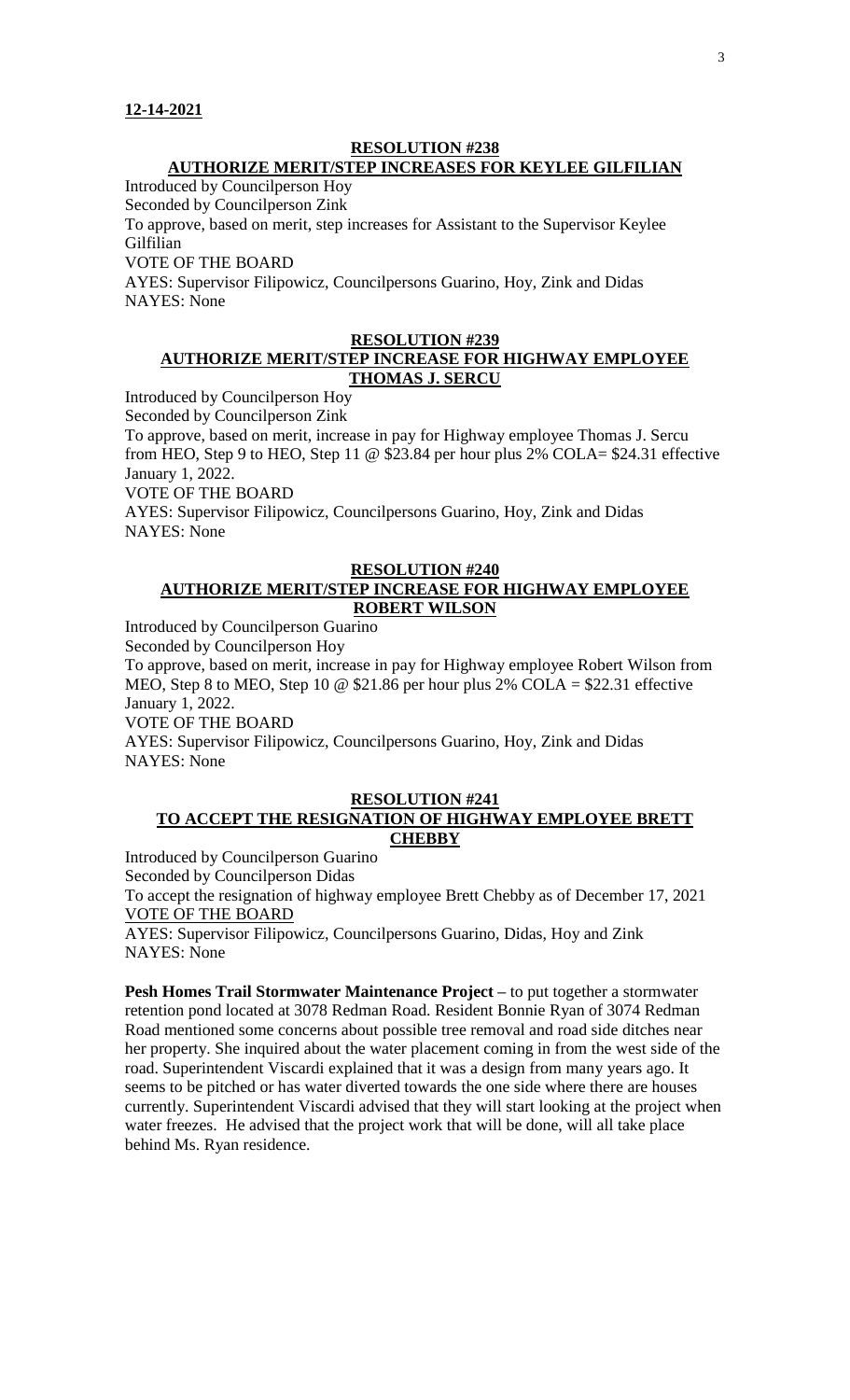## **RESOLUTION #242 TO ACCEPT SEQR TYPE II ACTION FOR PESH HOMES TRAIL STORMWATER MAINTENANCE PROJECT-PENDING ATTORNEY APPROVAL**

Introduced by Councilperson Guarino Seconded by Councilperson Zink To accept Seqr Type II action for Pesh Homes Trail Stormwater Maintenance Project VOTE OF THE BOARD

AYES: Supervisor Filipowicz, Councilpersons Guarino, Didas, Hoy and Zink NAYES: None

#### **TOWN OF CLARKSON SEQR TYPE II ACTION** PESH HOME TRAIL STORMWATER MAINTENANCE PROJECT

WHEREAS, the Town of Clarkson Town Board (hereinafter referred to as Town Board) is considering improvements to the Pesh Home Trail Stormwater Maintenance project located at 3078 Redman Road in Clarkson, New York. The Town of Clarkson will perform maintenance of the stormwater control measures from the Town of Clarkson Transfer Station at 3078 Redman Road to Pesh Home Trail which will include the cleaning of approximately 2,850 linear feet of drainage ditches as necessary to ensure optimum performance and;

NOW, THEREFORE, BE IT RESOLVED THAT, the Town Board does hereby classify the above referenced Action to be a Type II Action under Section 617.5 (c), (1) (2) and (8) of the State Environmental Quality Review (SEQR) Regulations; and

BE IT FURTHER RESOLVED THAT, Type II Actions are not subject to further review under Part 617 of the SEQR Regulations; and

BE IT FINALLY RESOLVED THAT, the Town Board in making this classification has satisfied the procedural requirements under SEQR and directs this Resolution to be placed in the file on this Action.

Motion made by Member \_\_\_\_\_\_\_\_\_\_\_\_\_\_\_\_\_\_\_\_\_: Seconded by Member

Dated:

The above Resolution was duly adopted on by the Town of Clarkson Town Board.

Christa L. Filipowicz, Supervisor Town of Clarkson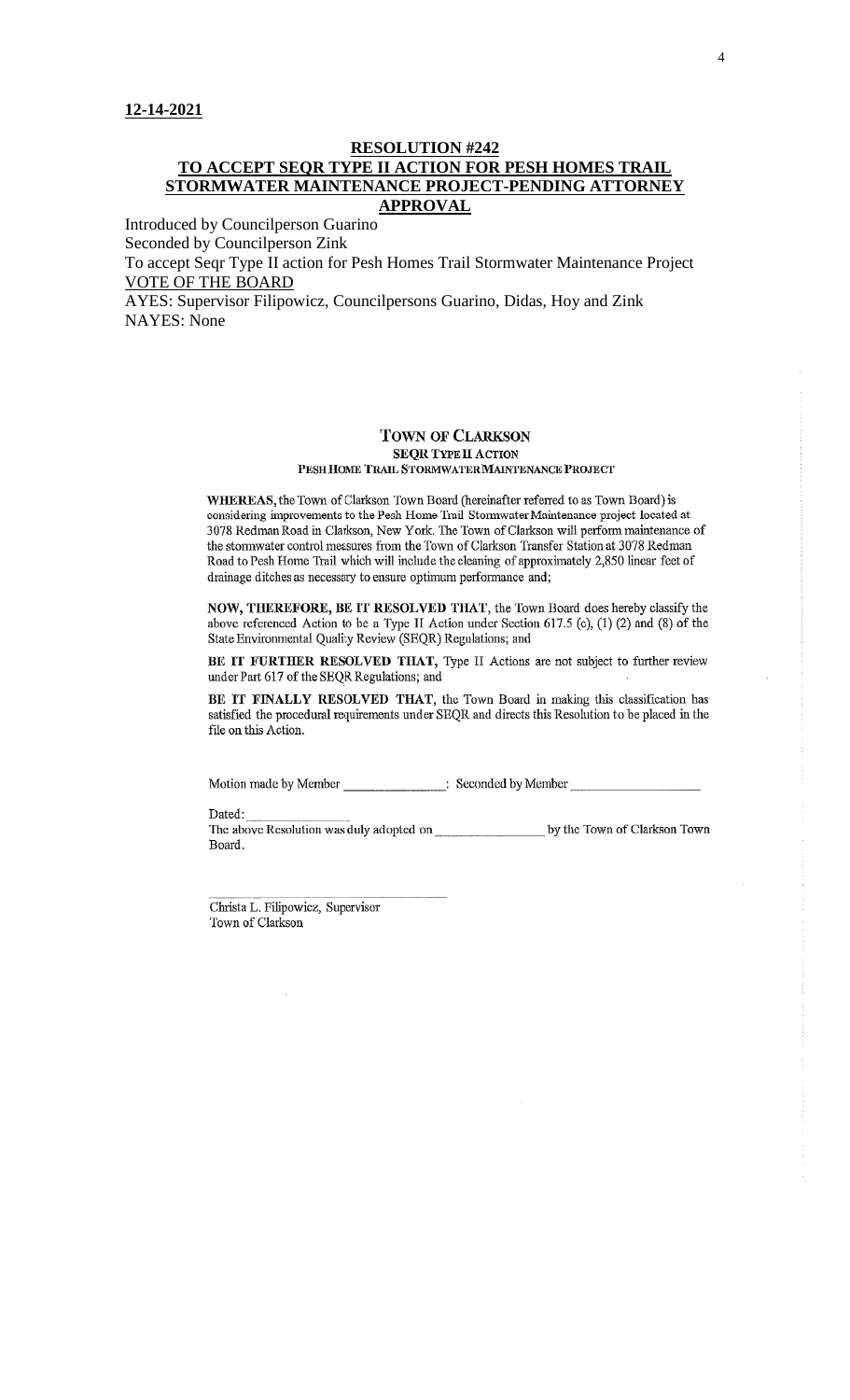**Wellington Woods East Stop Sign –** Building Inspector Kevin Moore suggests a stop sign at the new 3-way intersection at the end of Wellington Woods Drive and the intersection of Wellington Woods East and the Wellington Woods residences. This is approximately 500 feet from the entrance off Lake Road. He is aware of several accidents at this time. Attorney Richard Olson advises he will prepare a Local Law regarding the stop sign for the next Town Board Meeting on January 11, 2022.

**Mini Excavator** – Superintendent Viscardi is requesting to bid on a used mini excavator on December 20. This was approved in the 2022 budgeted.

# **RESOLUTION #243 TO BID ON A USED MINI EXCAVATOR**

Introduced by Councilperson Hoy Seconded by Councilperson Guarino To bid on a used mini excavator VOTE OF THE BOARD AYES: Supervisor Filipowicz, Councilpersons Guarino, Didas, Hoy and Zink NAYES: None

#### **Supervisors Report –**

**Seymour Library** – On November 29, Supervisor Filipowicz joined the Town of Sweden, Village of Brockport and the Seymour Library to sign the Seymour Library Joint Operating Agreement put together by the attorneys representing the municipalities and Seymour.

**SWBR** – On December 1, Attorney Dick Olson, Building Inspector Kevin Moore and Supervisor Filipowicz met with Randy Sickler and Rich Linder from SWBR finalizing plans for Town Hall renovations. They provided a sketch for the parking lot and exterior site landscaping for review. Also on December 8th was the 25th Silver Anniversary of the Seymour Library. A copy of what Supervisor Filipowicz read on behalf of the Town Board was put in the time capsule and will be opened in 25 years. Very nice event.

**Umpteenth Annual Kids Christmas Party Saturday** – On December 4, Supervisor Filipowicz and Councilperson Zink prepared the tin boxes with the treats for the Umpteenth Annual Kids Christmas Party that was held last Friday evening. Special thanks to the entire town board Al, Pat, Leslie and Tom along with Town Clerk Susan Henshaw and Bryce Gaesser who worked that night. Also to Mike Farrell for the power installation and the highway crew for the preparations.

Additional thanks to Mike Farrell who decorated the highway truck and participated in the Dec 5 Parade of Lights in the Village of Brockport and congrats to Councilperson Didas who's 'Super Hero' float took 2nd place.

**Covid Test Kits** - Last week County Executive Adam Bello called a meeting of all county supervisors to discuss the purchase of COVID test kits to be distributed in the Towns. The kits were available for pickup on Wednesday and once in hand we planned for distribution that Saturday. He also shared his plans to put a State of Emergency in affect due to the uptick in positive cases in the county. Again, my thanks to Susan, Kevin, Keylee, Tom, John Culhane and Leslie for their volunteering to help with the distribution. We have kits available and residents can stop by the Town Hall to pick one up.

Lastly, a big thank you to Bob Viscardi, Mike Farrell and the entire HWY crew for their hard work during the windstorm event. There were trees down, power outages and two pump stations without power.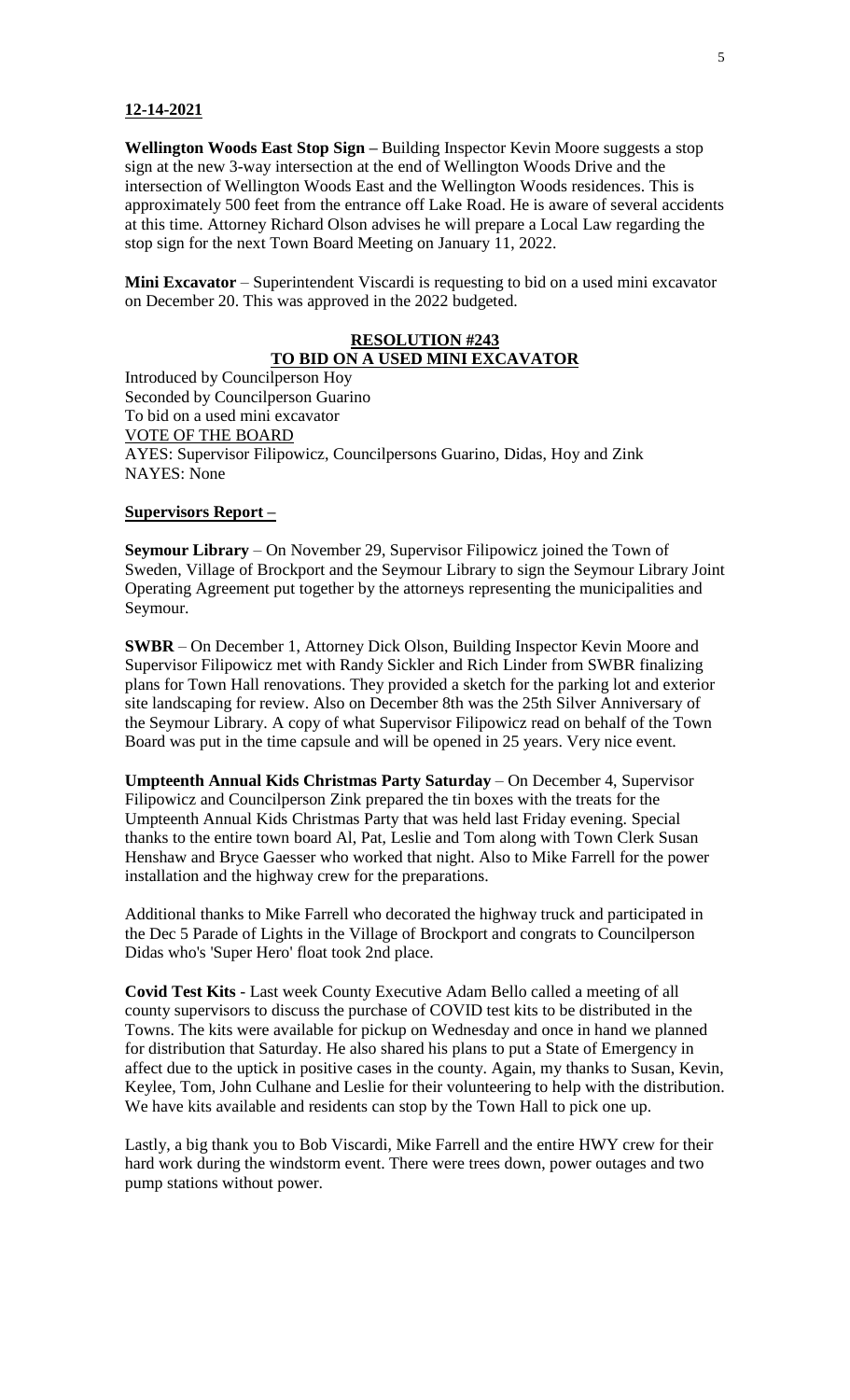## **Town Board Reports** –

Councilperson Zink advised she put a group together to discuss the Battery Laws and they will be coming up with recommendations soon. There is a tentative Open House planned for January 20, 2022 to review the Comprehensive Plan.

Councilperson Hoy advised he participated in the Fire Response due to the recent wind storm. He advised there were 44 events that night including downed power lines, water issues and a structure fire.

Councilperson Guarino advised that he met with a group of residents from Amy Lane about a 4 way stop sign at the corners of Gilmore Road, Leanna Crescent and Amy Lane. They also discussed a possible speed reduction from 45 to 30 MPH. This is a DOT request at this time. They continue to work with the Sheriffs Office and cars passing busses on Gilmore Road. Attorney Richard Olson will put together a Local Law and he advised that a Public Hearing will need to be set for the next Town Board meeting on January 11, 2022.

He also worked with Nate Bushnell to move some benches to inside the Dog Park on Ridge Road.

**Assessor** - Liz Spencer advised that the exemptions have been sent out to the residents

**Superintendent Report –** Superintendent Viscardi advised that during the storm, the pump stations went down but the generators were quick to come on for back-up. Highway will have a brush pick up starting December 20 and they will go once around town to all roads. He advised highway is accepting brush at the Highway Department in the concrete barriers in front of the fence, if residents do not wish to wait for the townwide pick-up. They are also accepting Christmas trees until January 9, 2022.

**Supervisor Filipowicz paused the Town Board meeting to introduce Assemblyman Steve Hawley from District #139. He is here to recognize Councilpersons Al Hoy and Pat Didas on their retirement from the Town Board. He read a Proclamation and Citations to each of them. Monroe County Legislator Jackie Smith from District #2 was also here prior to the meeting to present both Councilpersons with a Citation to recognize and congratulate them. Supervisor Filipowicz presented both with a gift, a picture of Town Hall.**

**Supervisor Filipowicz resumed the Town Board meeting.**

#### **RESOLUTION #244 ACKNOWLEDGE RECEIPT OF SUPERVISOR'S NOVEMBER FINANCIAL REPORT**

Introduced by Councilperson Guarino Seconded by Councilperson Zink To acknowledge receipt of the Supervisor's monthly financial report. VOTE OF THE BOARD AYES: Supervisor Filipowicz, Councilpersons Guarino, Didas, Hoy and Zink NAYES: None